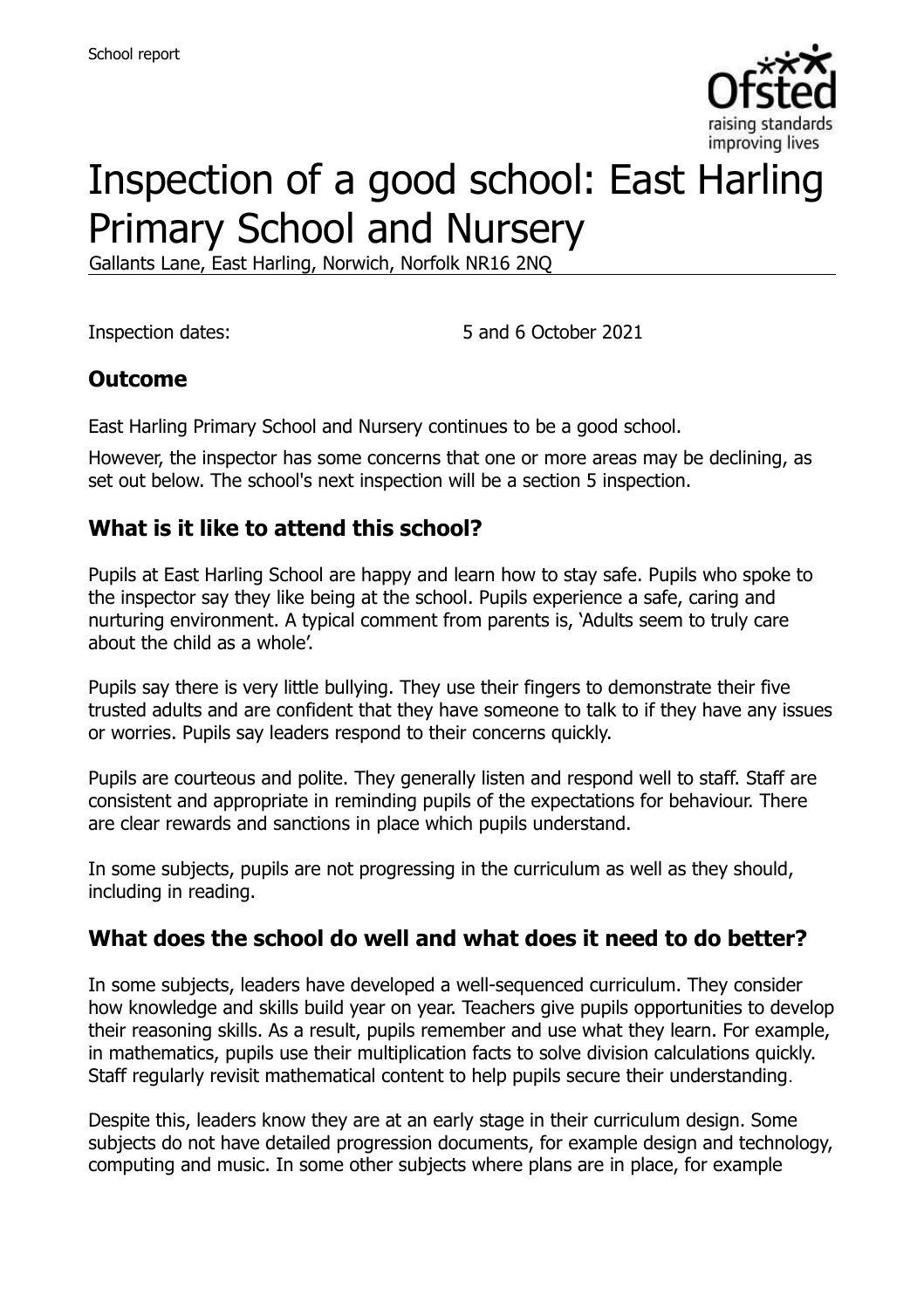

history, leaders are at an early stage of checking whether pupils are learning the curriculum as well as intended.

There is a well-planned phonics programme to support the youngest children learn how to read. However, there is not a well-developed reading programme to support pupils as they move through the school, when they have still to master basic reading knowledge and skills. As a result of this, some pupils do not become fluent readers as quickly as they should, and some pupils fall behind their peers.

Leaders do encourage an enjoyment of reading among many pupils. In early years, pupils enjoy sharing nursery rhymes and stories. Older pupils talk about books they enjoy. One pupil described how he set up a book club via Zoom during lockdown.

Leaders have put well-considered plans in place to support pupils with special educational needs and/or disabilities. Leaders are ambitious for these pupils to be fully part of the school and its ethos. However, leaders need to ensure these plans are enacted by staff, and pupils' needs are being routinely well met in lessons.

Before the pandemic, the school offered a wide range of extra clubs and opportunities to cater for pupils' interests. For example, pupils were able to take part in performances in front of large audiences at venues such as Norwich Cathedral. Leaders are resuming these. Where this has not been possible, they have provided alternative opportunities such as online sports challenges and attending a virtual pantomime. Pupils have also continued to be active citizens in the local community by making cards and decorations for residents of a local care home.

Governors are proud of the school. Some of their usual monitoring visits to the school have been hampered by the pandemic. However, in some instances, governors do not ensure school leaders are carrying out agreed action points swiftly enough. Governors are aware of this and know they need to work with leaders to develop an accurate evaluation of the current effectiveness of the school's curriculum.

Staff enjoy working at the school. They feel that leaders are considerate of their wellbeing and workload.

In discussion with the headteacher, the inspector agreed that the reading curriculum, including early reading, and further development of the curriculum plans may usefully serve as a focus for the next inspection.

# **Safeguarding**

The arrangements for safeguarding are effective.

Leaders make sure that there is a strong culture of safeguarding. Staff know pupils very well and care for them. They are well trained and receive up-to-date safeguarding guidance. They are vigilant and know how to respond if they have concerns about a pupil's welfare or well-being. Designated safeguarding leaders support pupils and families who need it effectively. They engage external agencies promptly when needed.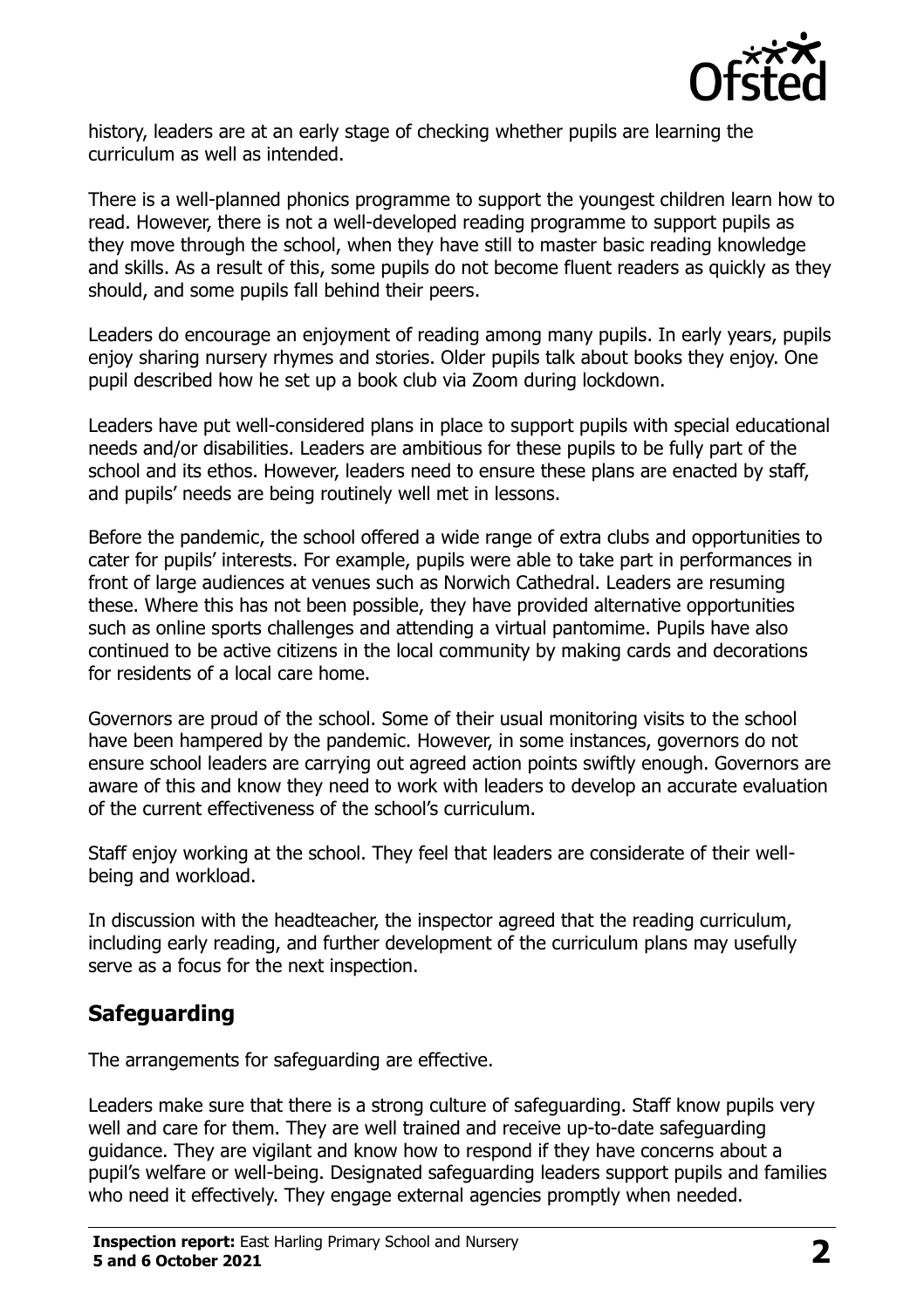

Governors understand and fulfil their safeguarding responsibilities. Pupils learn to understand risk in different situations, for example when online.

#### **What does the school need to do to improve? (Information for the school and appropriate authority)**

- Leaders have not developed a well-defined reading programme beyond the phonics programme. As a result, as pupils become older, those who have not mastered the basic knowledge and skills of reading do not read fluently and fall behind their peers. Leaders must ensure there is a sequenced reading programme in place to support pupils as they get older, especially those who require additional support to catch up with their peers.
- The planning in several curriculum subjects is underdeveloped. Some subjects do not yet have coherent planning about what needs to be taught and when. Where plans are in place for other subjects, leaders are not yet monitoring to see whether these plans are being implemented effectively for pupils. As a result, pupils are not making the progress in the curriculum that they should be, and leaders do not know whether the implemented curriculum is as effective as it should be. Leaders need to put wellsequenced plans in place and monitor these effectively.

# **Background**

When we have judged a school to be good, we will then normally go into the school about once every four years to confirm that the school remains good. This is called a section 8 inspection of a good or outstanding school, because it is carried out under section 8 of the Education Act 2005. We do not give graded judgements on a section 8 inspection. However, if we find some evidence that a good school could now be better than good, or that standards may be declining, then the next inspection will be a section 5 inspection. Usually this is within one to two years of the date of the section 8 inspection. If we have serious concerns about safeguarding, behaviour or the quality of education, we will deem the section 8 inspection as a section 5 inspection immediately.

This is the first section 8 inspection since we judged the school to be good in October 2016.

# **How can I feed back my views?**

You can use [Ofsted Parent View](https://parentview.ofsted.gov.uk/) to give Ofsted your opinion on your child's school, or to find out what other parents and carers think. We use information from Ofsted Parent View when deciding which schools to inspect, when to inspect them and as part of their inspection.

The Department for Education has further quidance on how to complain about a school.

If you are the school and you are not happy with the inspection or the report, you can [complain to Ofsted.](https://www.gov.uk/complain-ofsted-report)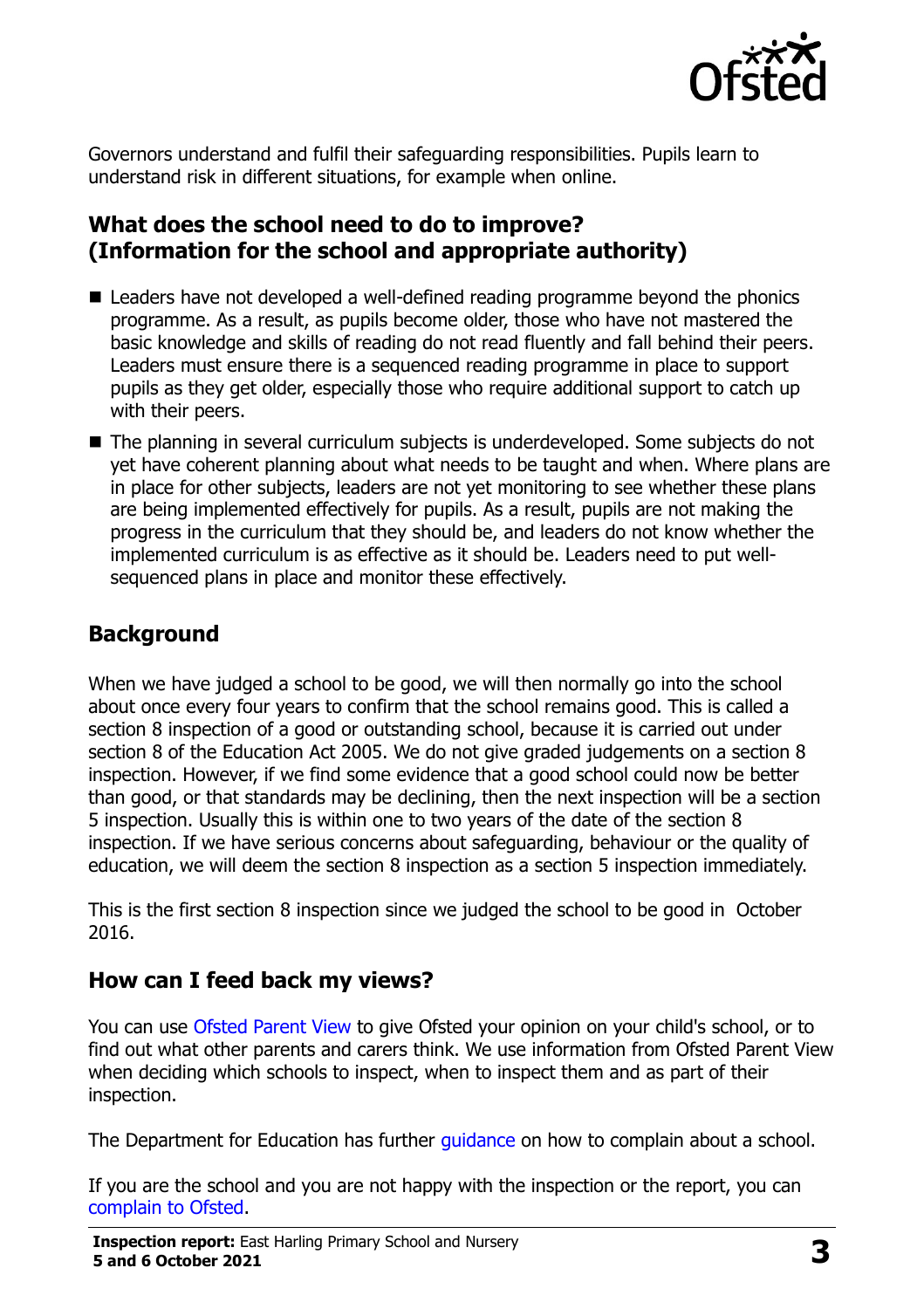

# **Further information**

You can search for [published performance information](http://www.compare-school-performance.service.gov.uk/) about the school.

In the report, ['disadvantaged pupils'](http://www.gov.uk/guidance/pupil-premium-information-for-schools-and-alternative-provision-settings) refers to those pupils who attract government pupil premium funding: pupils claiming free school meals at any point in the last six years and pupils in care or who left care through adoption or another formal route.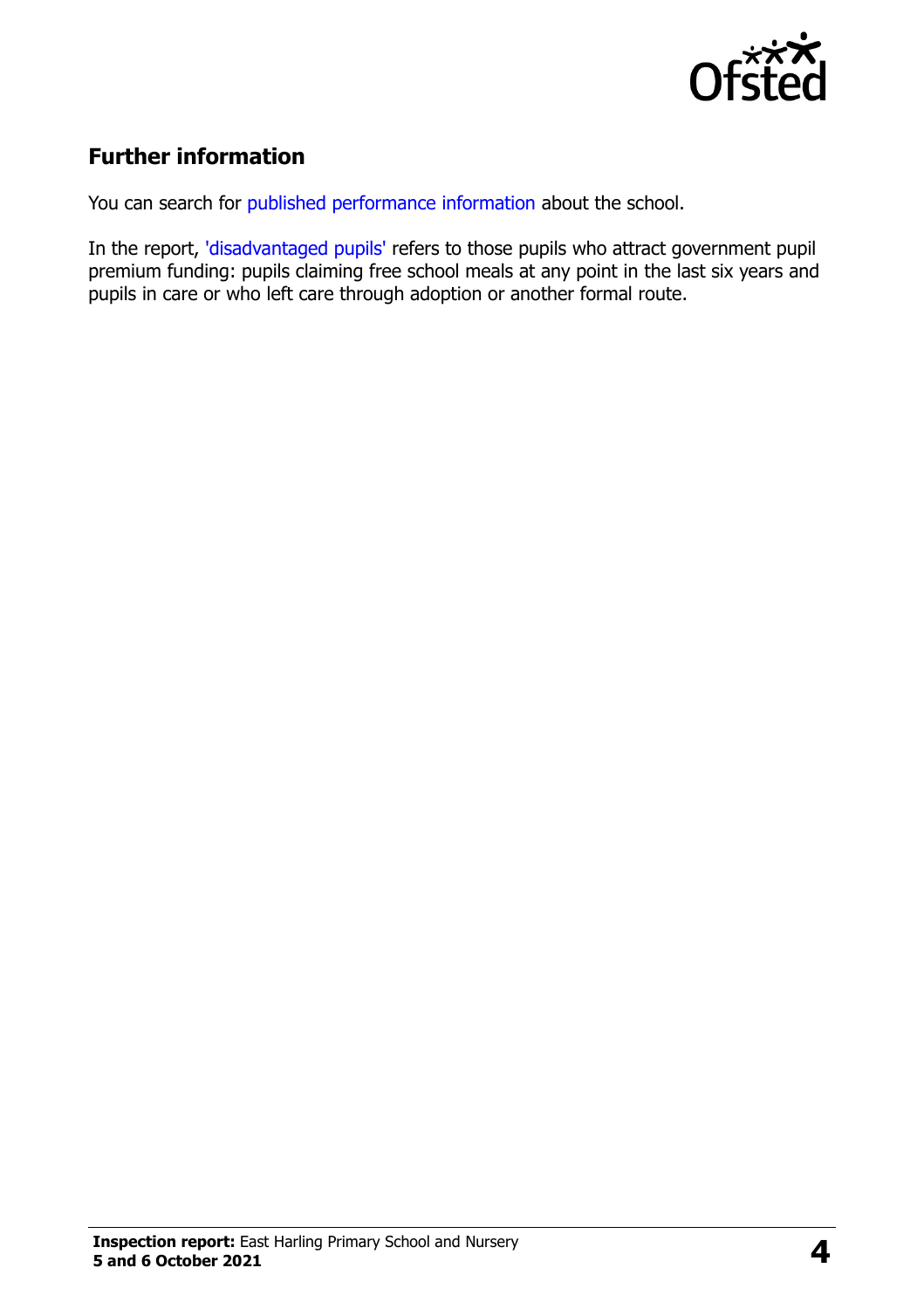

#### **School details**

| Unique reference number             | 121019                                                               |
|-------------------------------------|----------------------------------------------------------------------|
| <b>Local authority</b>              | <b>Norfolk</b>                                                       |
| <b>Inspection number</b>            | 10200260                                                             |
| <b>Type of school</b>               | Primary                                                              |
| <b>School category</b>              | Foundation                                                           |
| Age range of pupils                 | 3 to 11                                                              |
| <b>Gender of pupils</b>             | Mixed                                                                |
| Number of pupils on the school roll | 235                                                                  |
| <b>Appropriate authority</b>        | The governing body                                                   |
| <b>Chair of governing body</b>      | Mr Lee Adams                                                         |
| <b>Headteacher</b>                  | Ms Amanda Yates                                                      |
| Website                             | www.eastharlingprimary.co.uk                                         |
| Date of previous inspection         | 19 and 20 October 2016, under section 5 of<br>the Education Act 2005 |

# **Information about this school**

■ The vast majority of pupils are White British. The proportion of pupils in receipt of pupil premium funding is below the national average.

# **Information about this inspection**

- This was the first routine inspection the school received since the COVID-19 pandemic began. The inspector discussed the impact of the pandemic with the school, and has taken that into account in their evaluation.
- The inspector held meetings with the headteacher and other school leaders. The inspector also met with a range of teaching and support staff.
- The inspector evaluated the quality of education by looking in detail at the teaching of early reading, mathematics and history. The inspector discussed curriculum design with leaders, carried out lesson visits, scrutinised pupils' work and spoke to pupils and teachers from the lessons visited.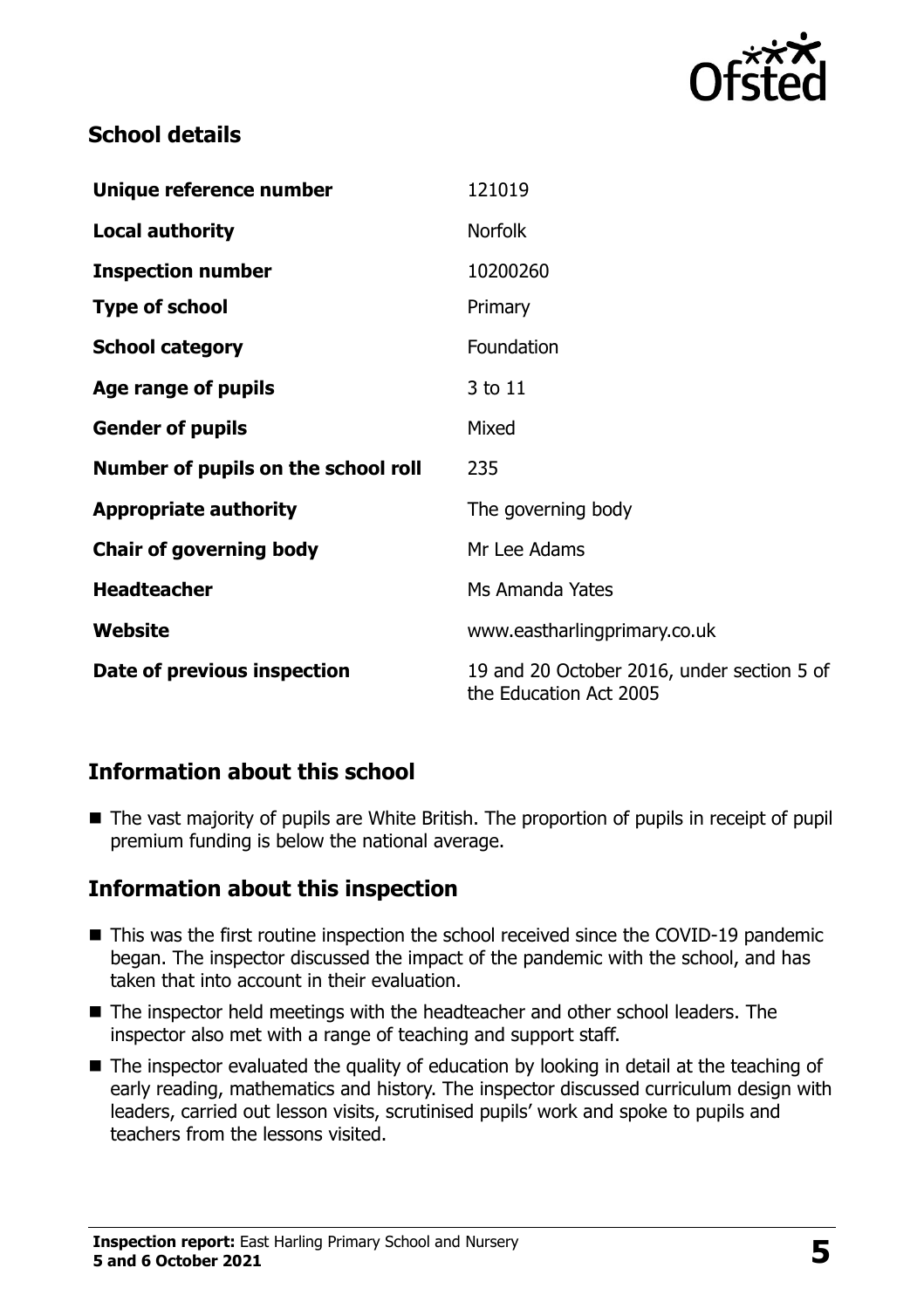

- The inspector evaluated the effectiveness of safeguarding. The school's single central record was reviewed. The inspector met with the designated safeguarding lead and spoke to pupils and staff.
- The inspector spoke virtually with the chair of governors and four other governors.
- The inspector took account of the 32 responses to the Ofsted Parent View survey and the 33 free-text comments. There were no responses to the staff or pupil surveys.
- The inspector met with pupils to discuss their views about the school and talked to pupils informally about the school.

#### **Inspection team**

Jo Nutbeam, lead inspector Ofsted Inspector